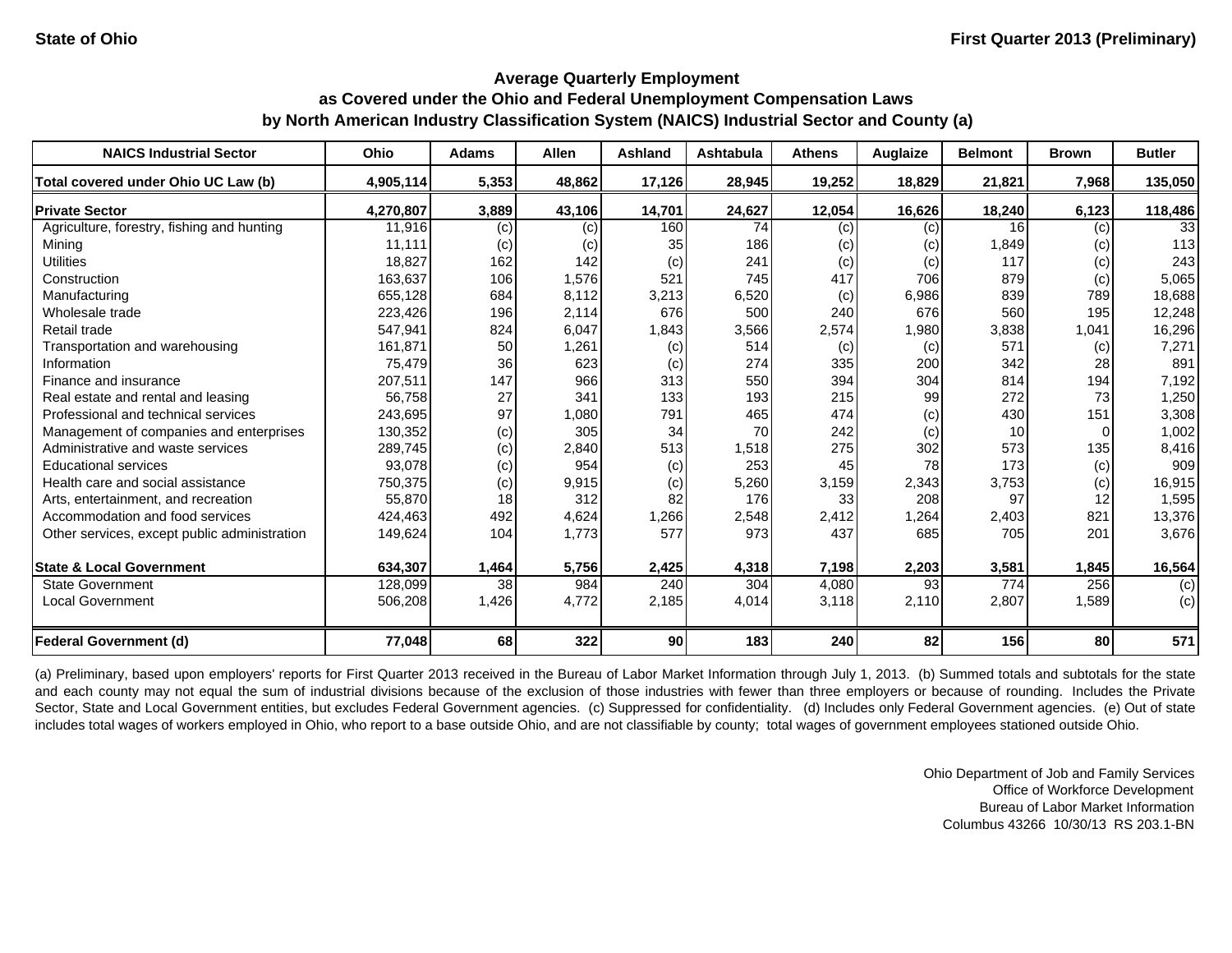| <b>NAICS Industrial Sector</b>               | Carroll  | Champaign | <b>Clark</b> | <b>Clermont</b> | <b>Clinton</b> | Columbiana | Coshocton | Crawford | Cuyahoga | <b>Darke</b> |
|----------------------------------------------|----------|-----------|--------------|-----------------|----------------|------------|-----------|----------|----------|--------------|
| Total covered under Ohio UC Law (b)          | 6,437    | 10,042    | 46,307       | 51,777          | 14,998         | 29,179     | 10,419    | 12,707   | 678,289  | 17,350       |
| <b>Private Sector</b>                        | 5,517    | 8,226     | 39,793       | 44,725          | 12,221         | 24,676     | 8,963     | 10,947   | 603,084  | 15,202       |
| Agriculture, forestry, fishing and hunting   | 15       | (c)       | 316          | (c)             | (c)            | 112        | 54        | (c)      | 167      | (c)          |
| Mining                                       | 177      | (c)       | 44           | (c)             | (c)            | 150        | 53        | (c)      | 325      | (c)          |
| <b>Utilities</b>                             | 40       | (c)       | (c)          | 366             | (c)            | 146        | 383       | (c)      | 1,407    | 51           |
| Construction                                 | 756      | 216       | 920          | 2,355           | 180            | 844        | 184       | 311      | 17,642   | 767          |
| Manufacturing                                | 1,382    | 3,529     | 6,296        | 5,072           | 3,093          | 5,658      | 2,393     | 3,149    | 69,913   | 4,441        |
| Wholesale trade                              | 133      | 407       | (c)          | 2,176           | (c)            | 936        | 125       | 538      | 32,456   | 575          |
| Retail trade                                 | 736      | 1,011     | 5,674        | 9,206           | 1,533          | 4,043      | 1,243     | 1,268    | 61,633   | 1,904        |
| Transportation and warehousing               | 311      | (c)       | 2,803        | 2,002           | 2,275          | 890        | 278       | (c)      | 19,305   | 1,007        |
| Information                                  | 40       | 82        | 226          | 1,054           | 270            | 116        | 66        | 36       | 12,806   | 118          |
| Finance and insurance                        | 103      | 195       | 913          | 2,807           | 454            | 590        | 233       | 585      | 38,080   | 560          |
| Real estate and rental and leasing           | 52       | 77        | 455          | 803             | 153            | 226        | 49        | 78       | 12,714   | 102          |
| Professional and technical services          | 129      | 228       | (c)          | 2,343           | 190            | 439        | (c)       | 506      | 43,898   | (c)          |
| Management of companies and enterprises      | $\Omega$ | (c)       | (c)          | 301             | 151            | 133        | (c)       | (c)      | 21,657   | (c)          |
| Administrative and waste services            | 95       | (c)       | 3,845        | 2,272           | 366            | 1,365      | 907       | (c)      | 42,146   | 441          |
| <b>Educational services</b>                  | $\Omega$ | (c)       | 653          | 482             | (c)            | 214        | 67        | (c)      | 20,251   | 48           |
| Health care and social assistance            | 687      | (c)       | 7,679        | 5,211           | (c)            | 5,198      | 1,679     | (c)      | 126.401  | 2,531        |
| Arts, entertainment, and recreation          | 53       | 88        | 290          | 558             | 35             | 208        | 90        | 55       | 10,463   | 111          |
| Accommodation and food services              | 578      | 674       | 4,373        | 6,097           | 1,055          | 2,424      | 620       | 1,084    | 51,491   | 934          |
| Other services, except public administration | 231      | 328       | 1,926        | 1,540           | 291            | 983        | 265       | 364      | 20,329   | 605          |
| <b>State &amp; Local Government</b>          | 920      | 1,816     | 6,514        | 7,052           | 2,777          | 4,503      | 1,456     | 1,760    | 75,205   | 2,148        |
| <b>State Government</b>                      | 32       | 45        | 140          | 742             | 140            | 334        | 49        | 137      | 4,064    | 41           |
| Local Government                             | 888      | 1,771     | 6,374        | 6,310           | 2,637          | 4,169      | 1,407     | 1,623    | 71,141   | 2,107        |
| <b>Federal Government (d)</b>                | 43       | 66        | 539          | 273             | 122            | 587        | 66        | 81       | 15,827   | 102          |

(a) Preliminary, based upon employers' reports for First Quarter 2013 received in the Bureau of Labor Market Information through July 1, 2013. (b) Summed totals and subtotals for the state and each county may not equal the sum of industrial divisions because of the exclusion of those industries with fewer than three employers or because of rounding. Includes the Private Sector, State and Local Government entities, but excludes Federal Government agencies. (c) Suppressed for confidentiality. (d) Includes only Federal Government agencies. (e) Out of state includes total wages of workers employed in Ohio, who report to a base outside Ohio, and are not classifiable by county; total wages of government employees stationed outside Ohio.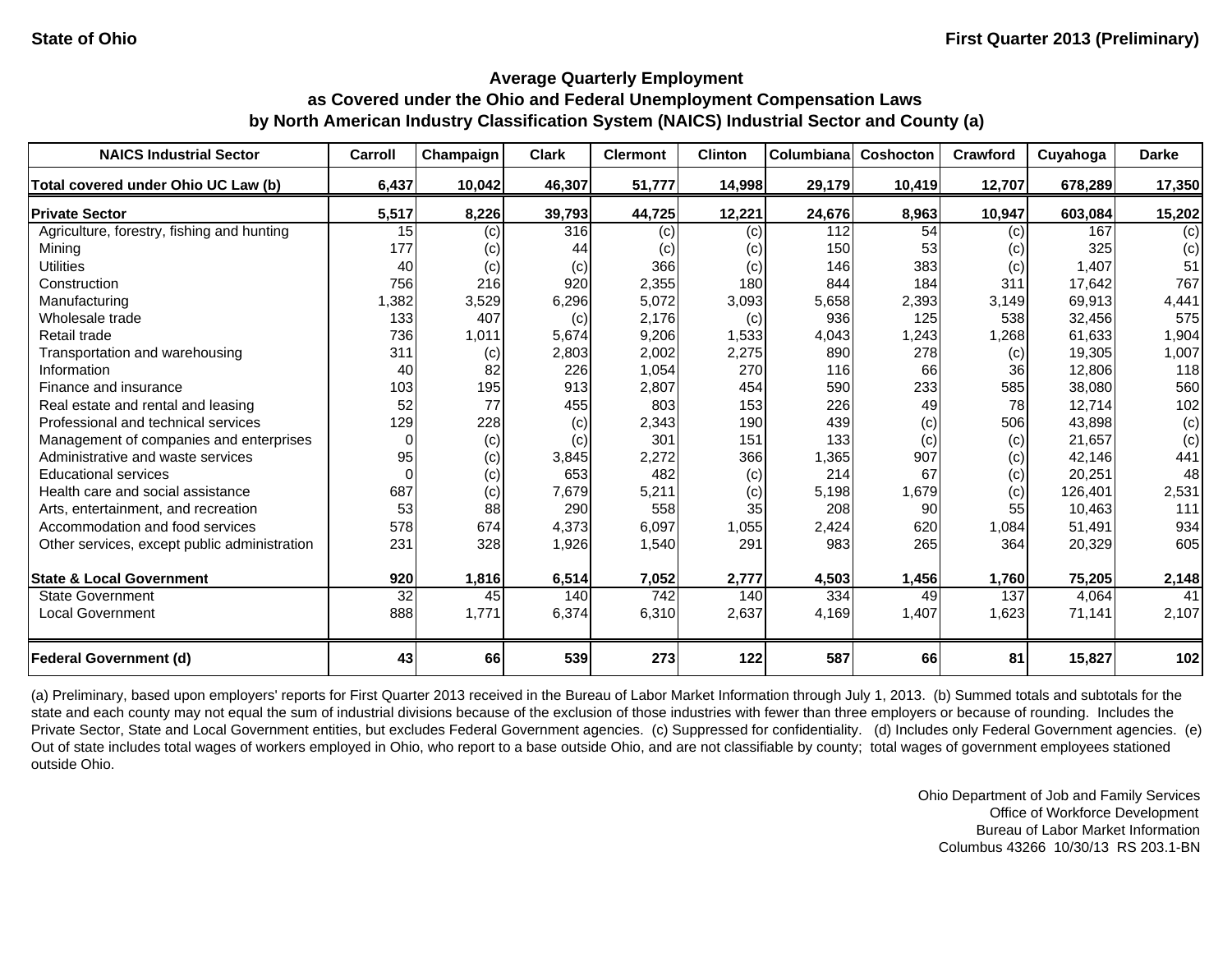| <b>NAICS Industrial Sector</b>               | <b>Defiance</b> | <b>Delaware</b> | Erie   | <b>Fairfield</b> | <b>Fayette</b> | <b>Franklin</b> | <b>Fulton</b> | Gallia | Geauga | Greene |
|----------------------------------------------|-----------------|-----------------|--------|------------------|----------------|-----------------|---------------|--------|--------|--------|
| Total covered under Ohio UC Law (b)          | 15,249          | 77,833          | 32,972 | 39,639           | 10,963         | 661,219         | 16,959        | 10,620 | 31,302 | 53,502 |
| <b>Private Sector</b>                        | 13,311          | 70,562          | 28,168 | 33,499           | 9,241          | 560,912         | 14,357        | 8,878  | 27,420 | 44,731 |
| Agriculture, forestry, fishing and hunting   | 61              | (c)             | (c)    | 43               | 97             | 258             | (c)           | (c)    | (c)    | (c)    |
| Mining                                       |                 | (c)             | (c)    | 24               |                | 258             | (c)           | (c)    | (c)    | (c)    |
| <b>Utilities</b>                             | (c)             | 143             | (c)    | 188              | (c)            | 2,324           | (c)           | 822    | (c)    | (c)    |
| Construction                                 | 351             | 2,328           | 749    | 1,543            | 153            | 18,921          | 539           | 155    | 1,519  | 1,303  |
| Manufacturing                                | 3,748           | 5,867           | 5,956  | 4,403            | 1,550          | 35,627          | 5,884         | 568    | 6,848  | 3,218  |
| Wholesale trade                              | (c)             | 2,398           | 996    | 804              | (c)            | 26,655          | 745           | 153    | 1,830  | (c)    |
| Retail trade                                 | 2,272           | 10,769          | 4,575  | 6,578            | 2,484          | 66,965          | 1,585         | 1,420  | 4,126  | 9,533  |
| Transportation and warehousing               | 525             | 2,591           | (c)    | 722              | 1,104          | 33,230          | (c)           | 271    | (c)    | 866    |
| Information                                  | 220             | 842             | 296    | 285              | 46             | 15,754          | 94            | 77     | 140    | 624    |
| Finance and insurance                        | 604             | 5,220           | 625    | 786              | 446            | 45,717          | 238           | 359    | 650    | 1,413  |
| Real estate and rental and leasing           | 68              | 740             | 243    | 380              | 57             | 9,823           | 69            | 49     | 188    | 442    |
| Professional and technical services          | 220             | 5,585           | 532    | 996              | (c)            | 42,866          | (c)           | (c)    | 1,098  | 7,488  |
| Management of companies and enterprises      | 87              | (c)             | 140    | 189              | (c)            | 20,298          | (c)           | (c)    | 125    | 274    |
| Administrative and waste services            | 480             | (c)             | 646    | 3,333            | 207            | 49,408          | 558           | 323    | 1,490  | 2,045  |
| <b>Educational services</b>                  | (c)             | 1,097           | 361    | 330              | (c)            | 13,449          | (c)           | (c)    | 594    | 1,618  |
| Health care and social assistance            | (c)             | 5,970           | 5,149  | 6,437            | (c)            | 92,437          | (c)           | (c)    | 4,141  | 6,038  |
| Arts, entertainment, and recreation          | 87              | 2,006           | 1,129  | 362              | 123            | 8,470           | 249           | 19     | 420    | 453    |
| Accommodation and food services              | 1,316           | 8,904           | 4,823  | 4,761            | 968            | 58,175          | 1,070         | 885    | 2,175  | 7,075  |
| Other services, except public administration | 506             | 2,031           | 803    | 1,334            | 163            | 20,278          | 315           | 323    | 1,261  | 1,246  |
| <b>State &amp; Local Government</b>          | 1,938           | 7,271           | 4,804  | 6,140            | 1,722          | 100,307         | 2,602         | 1,742  | 3,882  | 8,771  |
| <b>State Government</b>                      | 77              | 675             | 1,148  | 817              | 43             | 49,712          | 90            | 431    | 240    | (c)    |
| <b>Local Government</b>                      | 1,861           | 6,596           | 3,656  | 5,323            | 1,679          | 50,595          | 2,512         | 1,311  | 3,642  | (c)    |
| <b>Federal Government (d)</b>                | 87              | 209             | 311    | 229              | 49             | 12,912          | 86            | 83     | 105    | 13,781 |

(a) Preliminary, based upon employers' reports for First Quarter 2013 received in the Bureau of Labor Market Information through July 1, 2013. (b) Summed totals and subtotals for the state and each county may not equal the sum of industrial divisions because of the exclusion of those industries with fewer than three employers or because of rounding. Includes the Private Sector, State and Local Government entities, but excludes Federal Government agencies. (c) Suppressed for confidentiality. (d) Includes only Federal Government agencies. (e) Out of state includes total wages of workers employed in Ohio, who report to a base outside Ohio, and are not classifiable by county; total wages of government employees stationed outside Ohio.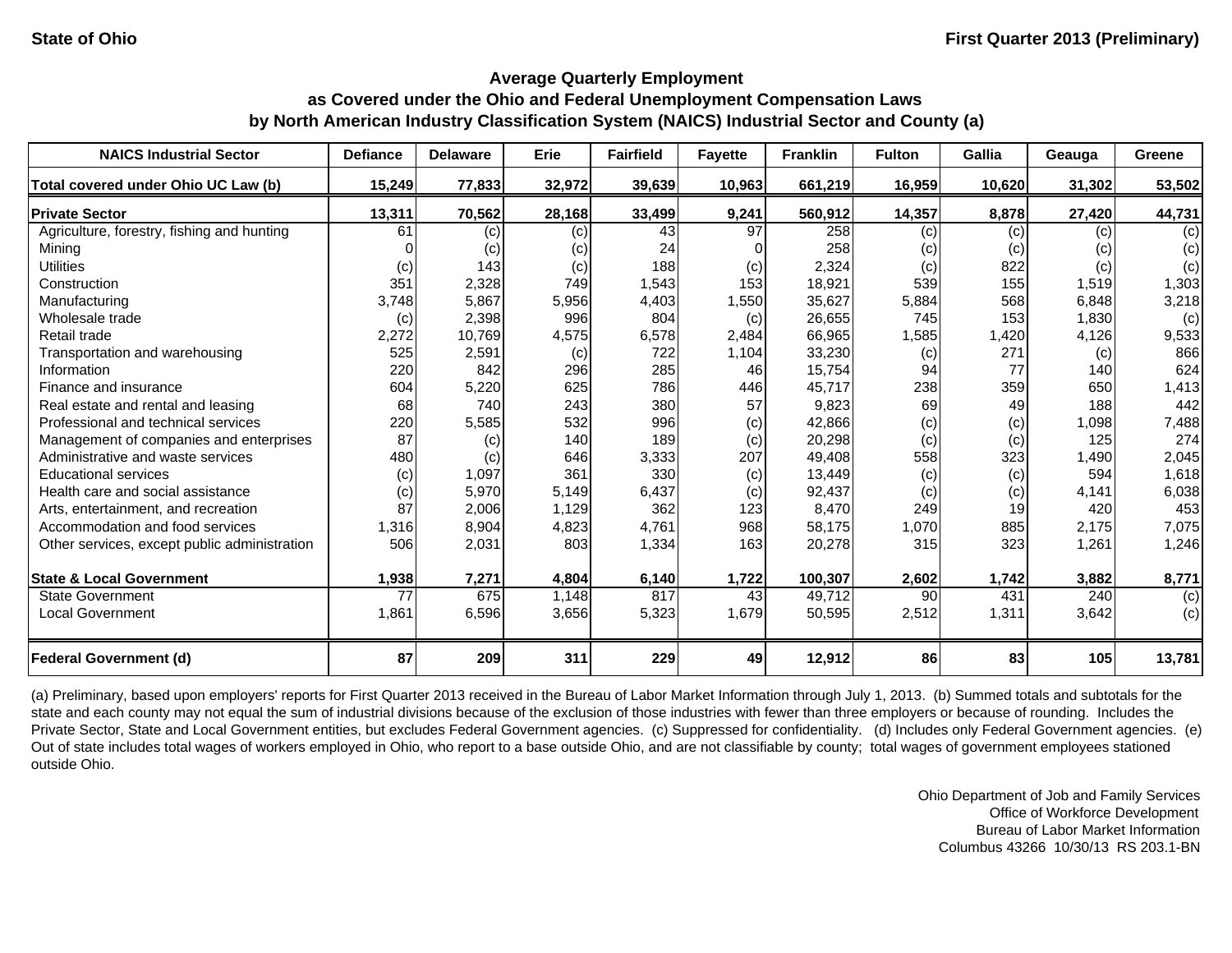| <b>NAICS Industrial Sector</b>               | <b>Guernsey</b> | <b>Hamilton</b> | <b>Hancock</b> | <b>Hardin</b> | <b>Harrison</b> | Henry  | Highland | <b>Hocking</b> | <b>Holmes</b> | <b>Huron</b> |
|----------------------------------------------|-----------------|-----------------|----------------|---------------|-----------------|--------|----------|----------------|---------------|--------------|
| Total covered under Ohio UC Law (b)          | 13,784          | 473,810         | 41,738         | 7,841         | 3,520           | 10,633 | 10,072   | 6,220          | 17,436        | 18,989       |
| <b>Private Sector</b>                        | 11,574          | 432,564         | 38,478         | 6,393         | 2,846           | 8,580  | 7,595    | 4,458          | 15,879        | 16,515       |
| Agriculture, forestry, fishing and hunting   | 27              | 176             | (c)            | 184           | 12              | (c)    | 21       | (c)            | 181           | (c)          |
| Mining                                       | 254             | 115             | (c)            |               | 397             | (c)    | 39       | (c)            | 81            | (c)          |
| <b>Utilities</b>                             | 43              | 1,138           | 84             | 45            | 31              | (c)    | 64       | (c)            | (c)           | (c)          |
| Construction                                 | 521             | 17,988          | 875            | 111           | 229             | 352    | 215      | 260            | 1,782         | 972          |
| Manufacturing                                | 2,881           | 46,519          | 11,178         | 1,986         | 510             | 2,956  | 1,964    | 862            | 6,519         | 5,837        |
| Wholesale trade                              | 322             | 22,673          | 1,270          | 223           | 240             | (c)    | 205      | 52             | 713           | (c)          |
| Retail trade                                 | 1,803           | 42,753          | 4,910          | 850           | 280             | 1,209  | 1,465    | 759            | 1,940         | 1,966        |
| Transportation and warehousing               | 321             | 10,789          | 2,339          | 206           | 74              | 586    | 105      | (c)            | (c)           | 774          |
| Information                                  | 101             | 8,338           | 370            | 63            | (c)             | 84     | 225      | 49             | 84            | 220          |
| Finance and insurance                        | 232             | 25,772          | 578            | 208           | 69              | 274    | 360      | 246            | 354           | 439          |
| Real estate and rental and leasing           | 74              | 6,233           | 356            | 50            | 71              | 63     | 55       | 58             | 38            | 122          |
| Professional and technical services          | (c)             | 36,504          | 1,219          | 124           | 94              | (c)    | (c)      | 81             | (c)           | 368          |
| Management of companies and enterprises      | (c)             | 30,219          | 2,320          | $\Omega$      | (c)             | (c)    | (c)      | 0              | (c)           | 52           |
| Administrative and waste services            | 309             | 31,036          | 1,918          | 70            | (c)             | 169    | 250      | 125            | 886           | 239          |
| <b>Educational services</b>                  | 63              | 11,297          | 1,043          | (c)           | 0               | 40     | (c)      | 27             | (c)           | 253          |
| Health care and social assistance            | 2,412           | 80,434          | 4,730          | (c)           | 517             | 1,410  | (c)      | 617            | (c)           | 2,373        |
| Arts, entertainment, and recreation          | 32              | 7,275           | 154            | 58            | 15              | 23     | (c)      | 36             | 64            | 72           |
| Accommodation and food services              | 1,420           | 38,407          | 3,828          | 777           | 195             | 500    | (c)      | 892            | 1,088         | 1,448        |
| Other services, except public administration | 354             | 14,900          | 1,252          | 208           | (c)             | 433    | 246      | 217            | 249           | 572          |
| <b>State &amp; Local Government</b>          | 2,210           | 41,246          | 3,260          | 1,448         | 674             | 2,053  | 2,477    | 1,762          | 1,557         | 2,474        |
| <b>State Government</b>                      | 536             | 8,139           | 241            | 31            | 46              | 41     | 80       | 305            | 34            | 69           |
| <b>Local Government</b>                      | 1,674           | 33,107          | 3,019          | 1,417         | 628             | 2,012  | 2,397    | 1,457          | 1,523         | 2,405        |
| <b>Federal Government (d)</b>                | 117             | 8,712           | 147            | 67            | 49              | 69     | 93       | 42             | 62            | 129          |

(a) Preliminary, based upon employers' reports for First Quarter 2013 received in the Bureau of Labor Market Information through July 1, 2013. (b) Summed totals and subtotals for the state and each county may not equal the sum of industrial divisions because of the exclusion of those industries with fewer than three employers or because of rounding. Includes the Private Sector, State and Local Government entities, but excludes Federal Government agencies. (c) Suppressed for confidentiality. (d) Includes only Federal Government agencies. (e) Out of state includes total wages of workers employed in Ohio, who report to a base outside Ohio, and are not classifiable by county; total wages of government employees stationed outside Ohio.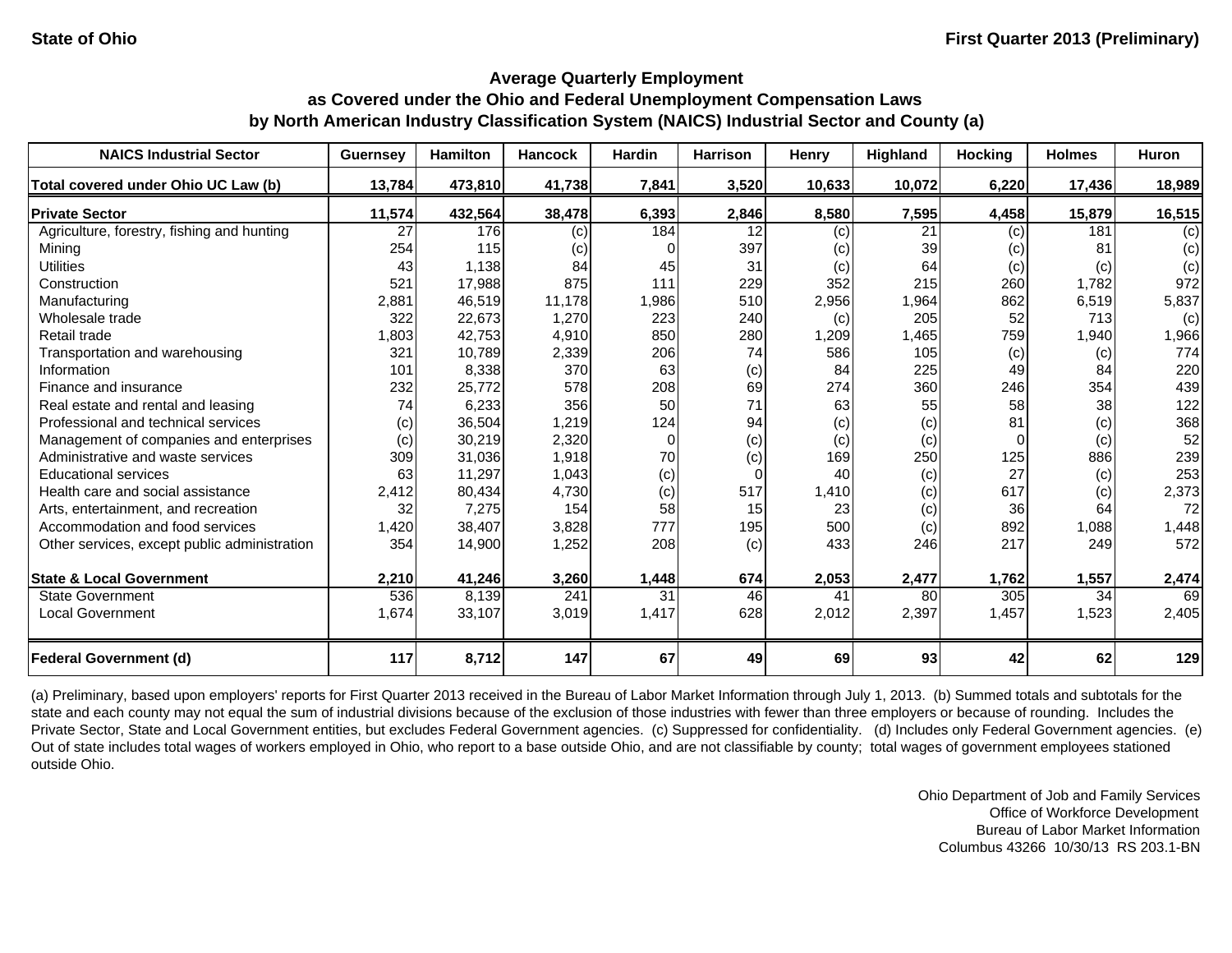| <b>NAICS Industrial Sector</b>               | <b>Jackson</b> | <b>Jefferson</b> | <b>Knox</b> | Lake   | Lawrence | Licking | Logan  | Lorain | Lucas   | <b>Madison</b> |
|----------------------------------------------|----------------|------------------|-------------|--------|----------|---------|--------|--------|---------|----------------|
| Total covered under Ohio UC Law (b)          | 10,394         | 20,654           | 18,696      | 90,633 | 11,787   | 49,653  | 18,171 | 91,065 | 195,184 | 14,059         |
| <b>Private Sector</b>                        | 8,920          | 17,457           | 16,118      | 79,548 | 8,955    | 42,310  | 16,069 | 76,895 | 170,370 | 11,070         |
| Agriculture, forestry, fishing and hunting   | 55             | (c)              | 97          | 543    |          | 538     | 96     | 749    | 216     | (c)            |
| Mining                                       | 172            | (c)              | 69          | 166    |          | 118     | 25     |        | 89      | (c)            |
| <b>Utilities</b>                             | (c)            | 885              | 48          | 1,207  | 87       | 190     | 30     | 337    | 411     | (c)            |
| Construction                                 | 327            | (c)              | 714         | 3,301  | 657      | 2,060   | 465    | 3,306  | 6,871   | 372            |
| Manufacturing                                | 3,279          | 1,180            | 4,650       | 20,607 | 535      | 6,422   | 5,039  | 17,415 | 20,537  | 2,856          |
| Wholesale trade                              | 204            | 495              | 415         | 3,418  | 244      | 1,600   | 504    | 3,077  | 6,818   | (c)            |
| Retail trade                                 | 1,364          | 2,851            | 2,106       | 12,526 | 1,926    | 7,000   | 1,587  | 12,274 | 23,529  | 1,388          |
| Transportation and warehousing               | (c)            | 1,211            | 246         | 1,119  | 546      | 1,911   | 1,623  | 1,821  | 6,051   | 1,836          |
| Information                                  | 74             | 487              | 159         | 661    | 65       | 382     | 78     | 746    | 2,632   | 61             |
| Finance and insurance                        | 256            | 463              | 366         | 1,533  | 279      | 2,618   | 286    | 2,104  | 5,299   | 156            |
| Real estate and rental and leasing           | 61             | 251              | 88          | 797    | 92       | 375     | 156    | 740    | 2,151   | 68             |
| Professional and technical services          | 119            | 317              | 377         | 2,837  | 217      | 1,830   | 632    | 2,234  | 9,092   | (c)            |
| Management of companies and enterprises      | 42             | 26               | 108         | 1,034  | 52       | 1,062   | 88     | 1,295  | 3,837   | (c)            |
| Administrative and waste services            | 492            | 789              | 512         | 4,034  | 252      | 1,812   | 1,441  | 3,930  | 12,438  | 608            |
| <b>Educational services</b>                  | 36             | (c)              | 1,165       | 1,788  | 77       | 855     | 39     | 2,424  | 3,941   | (c)            |
| Health care and social assistance            | 1,249          | (c)              | 2,869       | 11,333 | 2,524    | 6,468   | 1,893  | 12,914 | 38,165  | (c)            |
| Arts, entertainment, and recreation          | 11             | 76               | 66          | 855    | 19       | 376     | 491    | 644    | 3,375   | 31             |
| Accommodation and food services              | 794            | 1,684            | 1,526       | 8,805  | 1,075    | 5,173   | 1,091  | 7,892  | 18,497  | 1,022          |
| Other services, except public administration | 273            | 679              | 538         | 2,984  | 308      | 1,520   | 505    | 2,985  | 6,420   | 181            |
| <b>State &amp; Local Government</b>          | 1,474          | 3,197            | 2,578       | 11,085 | 2,832    | 7,343   | 2,102  | 14,170 | 24,814  | 2,989          |
| <b>State Government</b>                      | 141            | 68               | 321         | 93     | 339      | 784     | 70     | 1,113  | 7,279   | 1,293          |
| <b>Local Government</b>                      | 1,333          | 3,129            | 2,257       | 10,992 | 2,493    | 6,559   | 2,032  | 13,057 | 17,535  | 1,696          |
| <b>Federal Government (d)</b>                | 69             | 177              | 102         | 437    | 126      | 365     | 119    | 1,100  | 1,972   | 75             |

(a) Preliminary, based upon employers' reports for First Quarter 2013 received in the Bureau of Labor Market Information through July 1, 2013. (b) Summed totals and subtotals for the state and each county may not equal the sum of industrial divisions because of the exclusion of those industries with fewer than three employers or because of rounding. Includes the Private Sector, State and Local Government entities, but excludes Federal Government agencies. (c) Suppressed for confidentiality. (d) Includes only Federal Government agencies. (e) Out of state includes total wages of workers employed in Ohio, who report to a base outside Ohio, and are not classifiable by county; total wages of government employees stationed outside Ohio.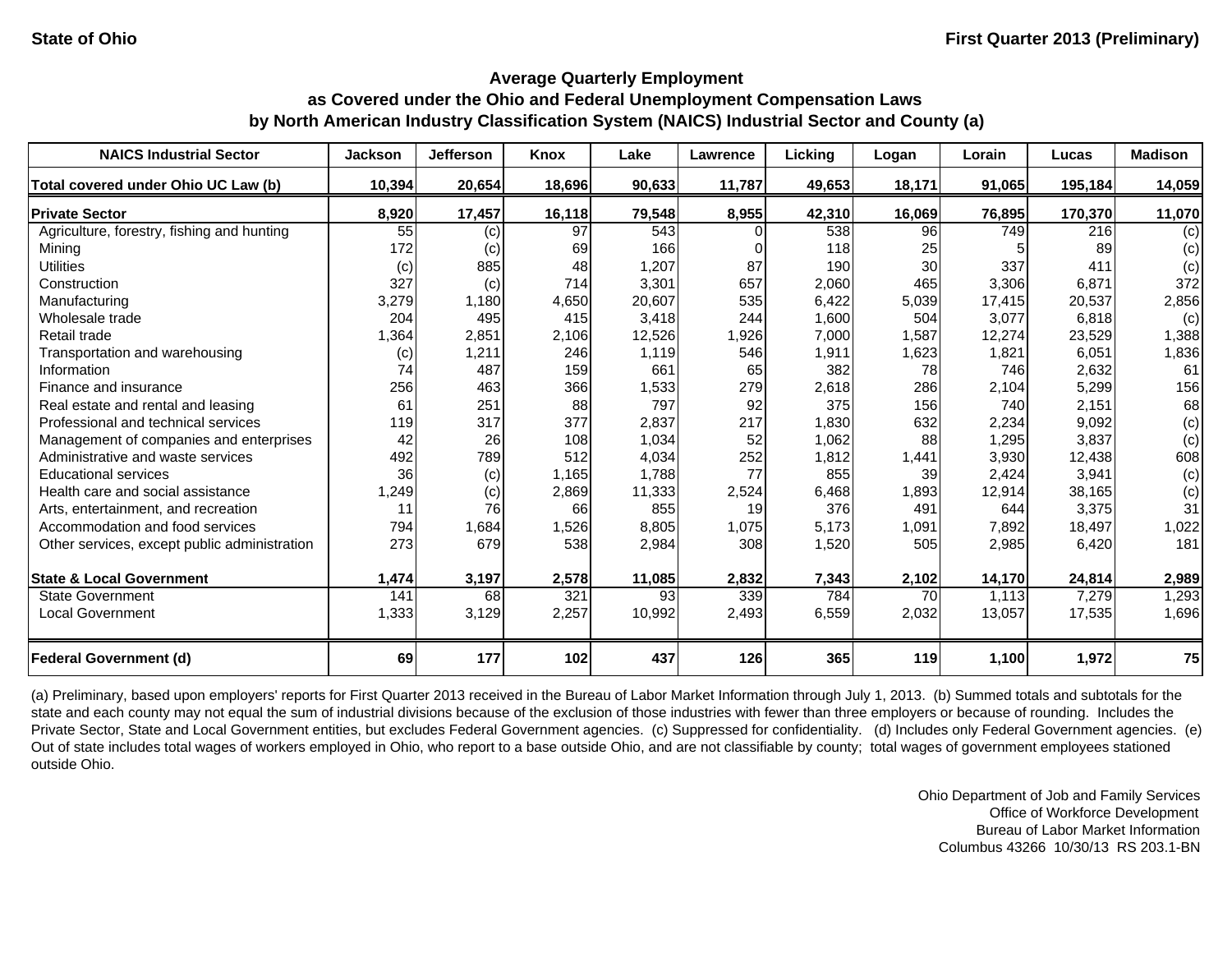| <b>NAICS Industrial Sector</b>               | <b>Mahoning</b> | <b>Marion</b> | <b>Medina</b> | <b>Meigs</b> | <b>Mercer</b> | <b>Miami</b> | <b>Monroe</b> | <b>Montgomery</b> | Morgan | <b>Morrow</b> |
|----------------------------------------------|-----------------|---------------|---------------|--------------|---------------|--------------|---------------|-------------------|--------|---------------|
| Total covered under Ohio UC Law (b)          | 94,225          | 23,522        | 55,484        | 3,402        | 17,637        | 38,376       | 3,512         | 234,597           | 2,441  | 4,634         |
| <b>Private Sector</b>                        | 82,218          | 19,868        | 48,734        | 2,355        | 15,107        | 33,802       | 2,767         | 207,820           | 1,791  | 3,092         |
| Agriculture, forestry, fishing and hunting   | 135             | (c)           | 132           | 40           | (c)           | (c)          | (c)           | 167               | (c)    | (c)           |
| Mining                                       | 192             | (c)           | 26            | 195          | (c)           | (c)          | 112           | 27                | (c)    | (c)           |
| <b>Utilities</b>                             | 362             | 110           | (c)           | (c)          | (c)           | (c)          | (c)           | 970               | (c)    | (c)           |
| Construction                                 | 3,901           | 496           | 2,593         | 165          | 752           | 1,271        | 138           | 7,180             | 36     | 151           |
| Manufacturing                                | 8,934           | 5,722         | 8,667         | 143          | 5,726         | 9,841        | (c)           | 25,180            | 483    | 861           |
| Wholesale trade                              | 4,339           | 682           | 2,763         | 44           | (c)           | (c)          | (c)           | 8,834             | (c)    | 122           |
| Retail trade                                 | 12,369          | 2,782         | 8,184         | 602          | 1,964         | 4,584        | 395           | 23,684            | 285    | 553           |
| Transportation and warehousing               | 3,313           | 481           | (c)           | (c)          | 864           | 1,906        | 193           | 7,152             |        | (c)           |
| Information                                  | 1,122           | 742           | 316           | (c)          | 171           | 143          | 16            | 7,533             | 25     | 20            |
| Finance and insurance                        | 2,163           | 354           | 1,013         | 118          | 593           | 732          | 188           | 10,143            | (c)    | 76            |
| Real estate and rental and leasing           | 868             | 303           | 676           | 8            | 80            | 236          | 9             | 2,918             | (c)    | 32            |
| Professional and technical services          | 2,906           | 314           | 2,122         | (c)          | (c)           | (c)          | 38            | 12,466            | 28     | 75            |
| Management of companies and enterprises      | 1,286           | 104           | 2,790         | (c)          | (c)           | (c)          | $\Omega$      | 3,749             | (c)    | (c)           |
| Administrative and waste services            | 8,569           | 960           | 2,418         | 67           | 294           | 2,138        | 47            | 13,898            | (c)    | (c)           |
| <b>Educational services</b>                  | 940             | 97            | 421           | (c)          | (c)           | 191          | (c)           | 6.766             |        | $\Omega$      |
| Health care and social assistance            | 17,501          | 4,020         | 6,810         | (c)          | (c)           | 4,141        | (c)           | 46,398            | 410    | 570           |
| Arts, entertainment, and recreation          | 835             | 86            | 521           | $\Omega$     | 70            | 201          | (c)           | 2,058             | (c)    | 28            |
| Accommodation and food services              | 9,445           | 1,817         | 5,126         | 332          | 1,089         | 3,622        | (c)           | 21,459            | (c)    | 352           |
| Other services, except public administration | 3,038           | 663           | 1,534         | (c)          | 599           | 1,193        | 135           | 7,239             | 41     | 86            |
| <b>State &amp; Local Government</b>          | 12,007          | 3,654         | 6,750         | 1,047        | 2,530         | 4,574        | 745           | 26,777            | 650    | 1,542         |
| <b>State Government</b>                      | 2,721           | 694           | 118           | 31           | 161           | 124          | 30            | 1,326             | 50     | 68            |
| <b>Local Government</b>                      | 9,286           | 2,960         | 6,632         | 1,016        | 2,369         | 4,450        | 715           | 25,451            | 600    | 1,474         |
| <b>Federal Government (d)</b>                | 1,240           | 109           | 300           | 63           | 92            | 187          | 45            | 4,193             | 40     | 47            |

(a) Preliminary, based upon employers' reports for First Quarter 2013 received in the Bureau of Labor Market Information through July 1, 2013. (b) Summed totals and subtotals for the state and each county may not equal the sum of industrial divisions because of the exclusion of those industries with fewer than three employers or because of rounding. Includes the Private Sector, State and Local Government entities, but excludes Federal Government agencies. (c) Suppressed for confidentiality. (d) Includes only Federal Government agencies. (e) Out of state includes total wages of workers employed in Ohio, who report to a base outside Ohio, and are not classifiable by county; total wages of government employees stationed outside Ohio.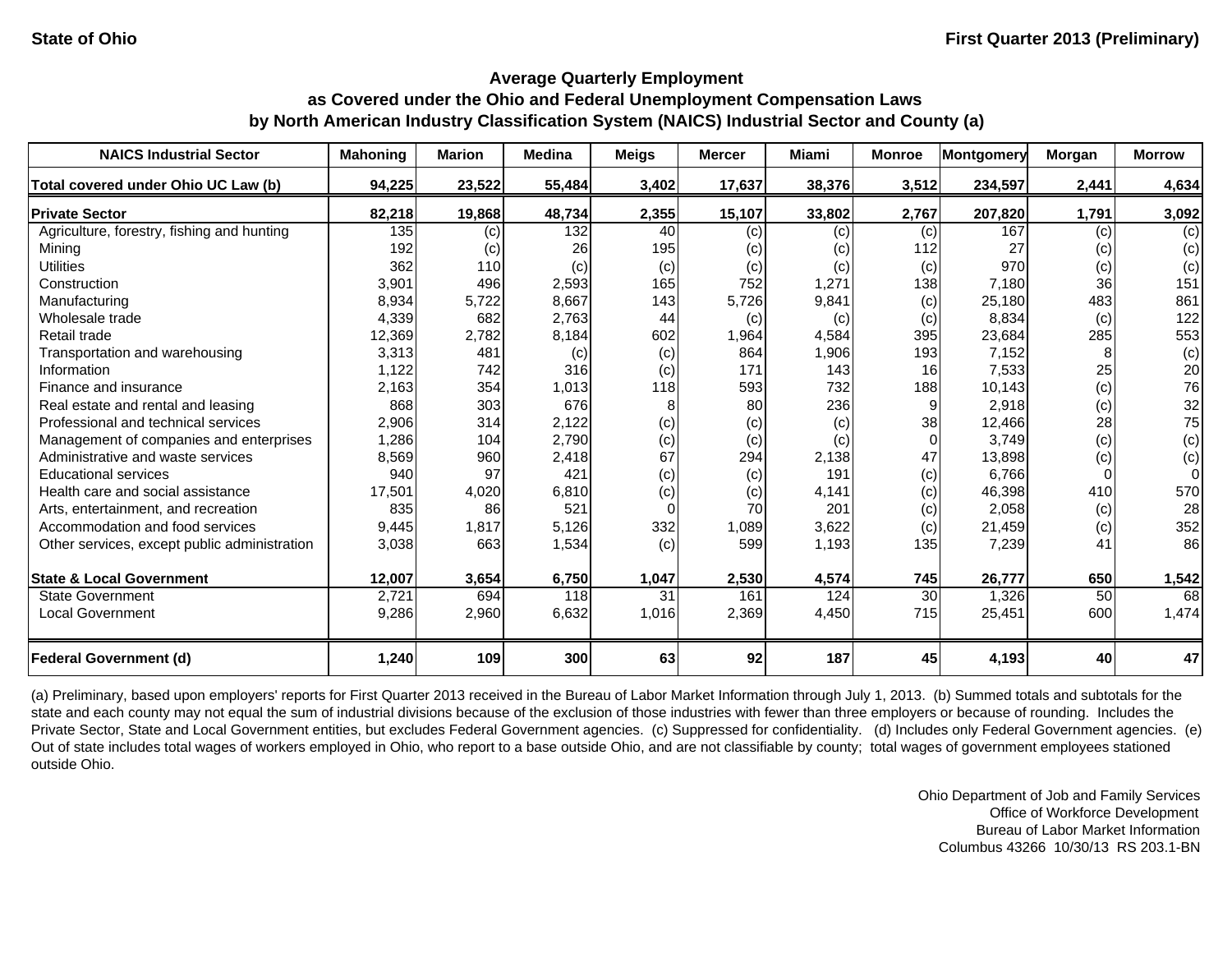| <b>NAICS Industrial Sector</b>               | <b>Muskingum</b> | <b>Noble</b> | <b>Ottawa</b> | Paulding | <b>Perry</b> | Pickaway | <b>Pike</b> | Portage | <b>Preble</b> | <b>Putnam</b> |
|----------------------------------------------|------------------|--------------|---------------|----------|--------------|----------|-------------|---------|---------------|---------------|
| Total covered under Ohio UC Law (b)          | 31,004           | 2,795        | 11,677        | 4,433    | 5,491        | 13,488   | 8,829       | 50,505  | 9,950         | 10,948        |
| <b>Private Sector</b>                        | 25,931           | 1,854        | 9,682         | 3,360    | 3,947        | 9,689    | 7,455       | 38,556  | 8,111         | 9,282         |
| Agriculture, forestry, fishing and hunting   | 29               | (c)          | (c)           | 417      | 17           | (c)      | (c)         | 117     | (c)           | (c)           |
| Mining                                       | 409              | (c)          | (c)           | 12       | 166          | (c)      | (c)         | 175     | (c)           | (c)           |
| <b>Utilities</b>                             | 204              | 13           | (c)           | (c)      | 31           | 30       | (c)         | (c)     | (c)           | (c)           |
| Construction                                 | 669              | 100          | 382           | 116      | 315          | 534      | 511         | 1,519   | 232           | 748           |
| Manufacturing                                | 2,838            | 200          | 2,146         | 1,199    | 761          | 2,493    | 697         | 9,971   | 2,840         | 3,264         |
| Wholesale trade                              | 767              | 112          | 195           | 147      | 71           | 333      | 172         | 2,904   | 302           | 405           |
| Retail trade                                 | 4,589            | 281          | 1,347         | 405      | 745          | 1,343    | 929         | 6,112   | 1,402         | 1,018         |
| Transportation and warehousing               | 1,350            | 72           | (c)           | (c)      | 52           | 339      | (c)         | (c)     | (c)           | (c)           |
| Information                                  | 578              | 14           | 69            | 20       | 29           | 114      | 30          | 312     | 27            | 51            |
| Finance and insurance                        | 775              | 103          | 308           | 97       | 151          | 273      | 193         | 717     | 229           | 313           |
| Real estate and rental and leasing           | 216              | 6            | 87            | 19       | 16           | 77       | 41          | 490     | 56            | 28            |
| Professional and technical services          | 554              | 46           | (c)           | 56       | 94           | (c)      | (c)         | 1,322   | (c)           | 188           |
| Management of companies and enterprises      | 173              | (c)          | (c)           | $\Omega$ | 19           | (c)      | (c)         | 848     | (c)           | $\Omega$      |
| Administrative and waste services            | 1,117            | (c)          | 186           | 63       | 100          | 502      | 1,963       | 1,594   | 370           | 409           |
| <b>Educational services</b>                  | 572              | $\Omega$     | 59            | (c)      | (c)          | (c)      | (c)         | 651     | (c)           | 135           |
| Health care and social assistance            | 6,575            | 360          | 1,701         | (c)      | (c)          | (c)      | (c)         | 3,946   | (c)           | 970           |
| Arts, entertainment, and recreation          | 266              | (c)          | 356           | (c)      | 24           | 50       | (c)         | 379     | 30            | 44            |
| Accommodation and food services              | 3,062            | (c)          | 1,239         | (c)      | 374          | 1,035    | (c)         | 4,936   | 790           | 741           |
| Other services, except public administration | 1,188            | 71           | 316           | 123      | 145          | 272      | 159         | 1,486   | 286           | 448           |
| <b>State &amp; Local Government</b>          | 5,073            | 941          | 1,995         | 1,073    | 1,544        | 3,799    | 1,374       | 11,949  | 1,839         | 1,666         |
| <b>State Government</b>                      | 365              | 471          | 140           | 31       | 41           | 1,313    | 85          | (c)     | 59            | 36            |
| <b>Local Government</b>                      | 4,708            | 470          | 1,855         | 1,042    | 1,503        | 2,486    | 1,289       | (c)     | 1,780         | 1,630         |
| <b>Federal Government (d)</b>                | 222              | 26           | 158           | 44       | 57           | 86       | 78          | 292     | 72            | 69            |

(a) Preliminary, based upon employers' reports for First Quarter 2013 received in the Bureau of Labor Market Information through July 1, 2013. (b) Summed totals and subtotals for the state and each county may not equal the sum of industrial divisions because of the exclusion of those industries with fewer than three employers or because of rounding. Includes the Private Sector, State and Local Government entities, but excludes Federal Government agencies. (c) Suppressed for confidentiality. (d) Includes only Federal Government agencies. (e) Out of state includes total wages of workers employed in Ohio, who report to a base outside Ohio, and are not classifiable by county; total wages of government employees stationed outside Ohio.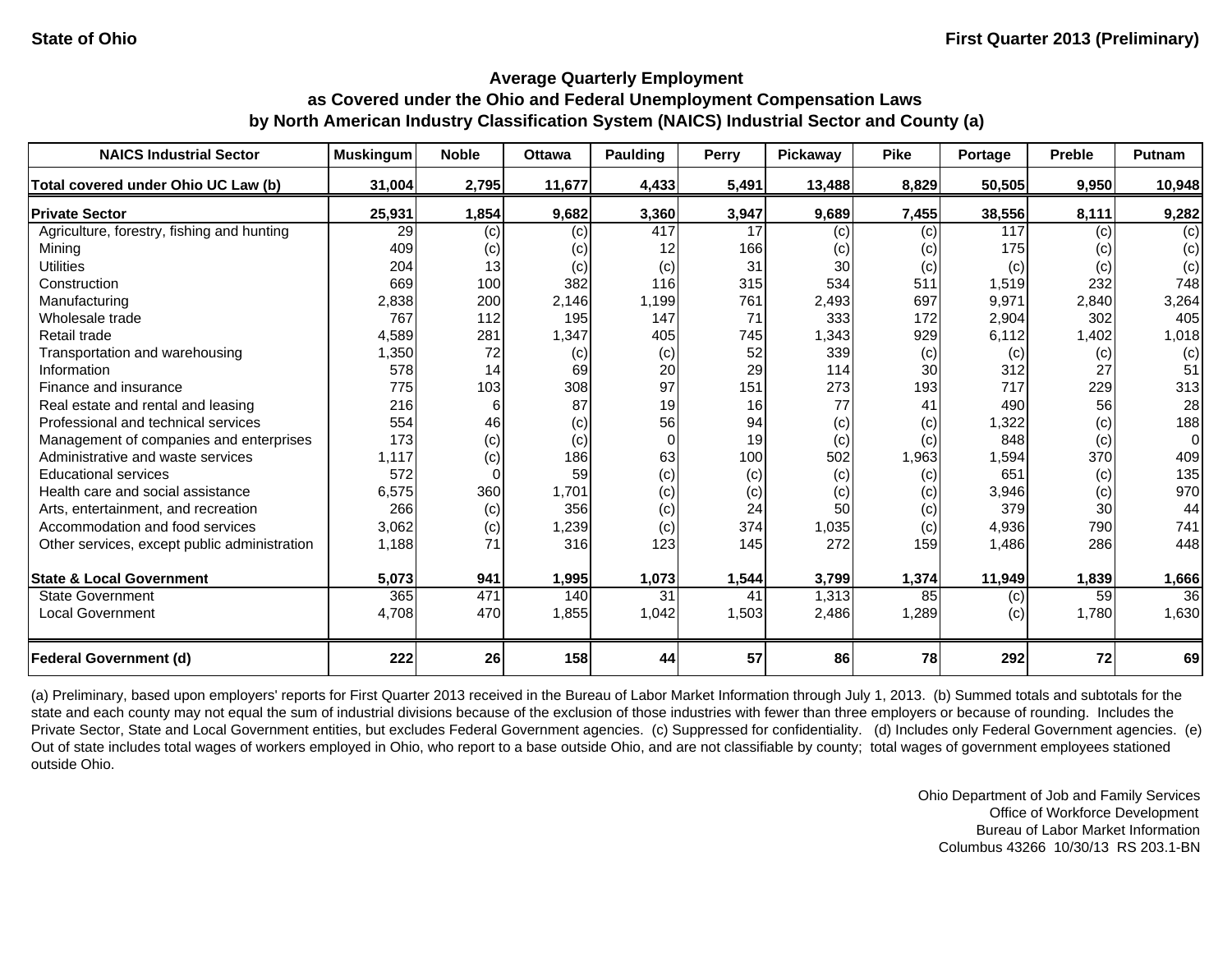| <b>NAICS Industrial Sector</b>               | <b>Richland</b> | <b>Ross</b> | <b>Sandusky</b> | <b>Scioto</b> | <b>Seneca</b> | <b>Shelby</b> | <b>Stark</b> | <b>Summit</b> | <b>Trumbull</b> | <b>Tuscarawas</b> |
|----------------------------------------------|-----------------|-------------|-----------------|---------------|---------------|---------------|--------------|---------------|-----------------|-------------------|
| Total covered under Ohio UC Law (b)          | 48,997          | 24,408      | 24,734          | 22,386        | 17,673        | 25,301        | 151,998      | 248,940       | 67,820          | 34,001            |
| <b>Private Sector</b>                        | 41,837          | 19,682      | 21,521          | 17,663        | 15,097        | 22,872        | 134,222      | 222,429       | 58,611          | 29,447            |
| Agriculture, forestry, fishing and hunting   | 92              | 60          | (c)             | (c)           | 69            | 103           | 211          | 53            | 103             | 141               |
| Mining                                       | 14              | 19          | (c)             | (c)           | 124           |               | 510          | 57            | 57              | 531               |
| <b>Utilities</b>                             | (c)             | 176         | 54              | 89            | 104           | (c)           | 640          | 1,008         | 106             | 81                |
| Construction                                 | 1,530           | 577         | 846             | 678           | 823           | 1,322         | 5,973        | 7,793         | 2,421           | 1,058             |
| Manufacturing                                | 9,399           | 4,064       | 8,214           | 1,447         | 3,623         | 10,790        | 25,844       | 29,458        | 12,484          | 7,541             |
| Wholesale trade                              | 1,715           | 472         | 563             | 319           | 625           | 1,438         | 5,755        | 13,346        | 1,980           | 1,483             |
| Retail trade                                 | 6,509           | 3,689       | 2,586           | 2,846         | 2,106         | 1,925         | 18,865       | 28,868        | 9,645           | 4,214             |
| Transportation and warehousing               | (c)             | 596         | 613             | 518           | 607           | (c)           | 2,986        | 7,269         | 2,381           | 903               |
| Information                                  | 884             | 364         | 155             | 187           | 241           | 133           | 1,624        | 3,432         | 468             | 268               |
| Finance and insurance                        | 1,134           | 464         | 477             | 473           | 414           | 354           | 5,611        | 8,715         | 1,423           | 681               |
| Real estate and rental and leasing           | 378             | 127         | 325             | 204           | 56            | 112           | 1,399        | 2,310         | 864             | 273               |
| Professional and technical services          | 1,103           | 343         | 406             | 607           | 382           | 362           | 4,376        | 13,198        | 1,536           | 898               |
| Management of companies and enterprises      | 50              | 235         | 199             | 65            | 269           | $\Omega$      | 1,574        | 14,659        | 1,213           | 110               |
| Administrative and waste services            | 3,661           | 685         | 721             | 522           | 335           | 1,515         | 6,998        | 15,069        | 3,695           | 1,497             |
| <b>Educational services</b>                  | 484             | 147         | (c)             | 198           | 947           | (c)           | 3,018        | 3,718         | 459             | 175               |
| Health care and social assistance            | 7,459           | 4,553       | (c)             | 6,492         | 2,216         | (c)           | 27,774       | 42,074        | 10,904          | 5,023             |
| Arts, entertainment, and recreation          | 594             | 99          | 189             | 53            | 95            | 49            | 1,421        | 3,030         | 408             | 194               |
| Accommodation and food services              | 4,301           | 2,450       | 1,878           | 2,391         | 1,468         | 1,391         | 14,293       | 20,289        | 6,276           | 3,297             |
| Other services, except public administration | 1,404           | 562         | 747             | 534           | 595           | 589           | 5,348        | 8,083         | 2,188           | 1,080             |
| <b>State &amp; Local Government</b>          | 7,160           | 4,726       | 3,213           | 4,723         | 2,576         | 2,429         | 17,776       | 26,511        | 9,209           | 4,554             |
| <b>State Government</b>                      | 1,381           | 1,567       | 99              | 1,464         | 323           | 247           | 1,435        | 4,834         | 926             | 463               |
| <b>Local Government</b>                      | 5,779           | 3,159       | 3,114           | 3,259         | 2,253         | 2,182         | 16,341       | 21,677        | 8,283           | 4,091             |
| <b>Federal Government (d)</b>                | 588             | 1,589       | 108             | 170           | 114           | 72            | 1,033        | 1,917         | 505             | 234               |

(a) Preliminary, based upon employers' reports for First Quarter 2013 received in the Bureau of Labor Market Information through July 1, 2013. (b) Summed totals and subtotals for the state and each county may not equal the sum of industrial divisions because of the exclusion of those industries with fewer than three employers or because of rounding. Includes the Private Sector, State and Local Government entities, but excludes Federal Government agencies. (c) Suppressed for confidentiality. (d) Includes only Federal Government agencies. (e) Out of state includes total wages of workers employed in Ohio, who report to a base outside Ohio, and are not classifiable by county; total wages of government employees stationed outside Ohio.